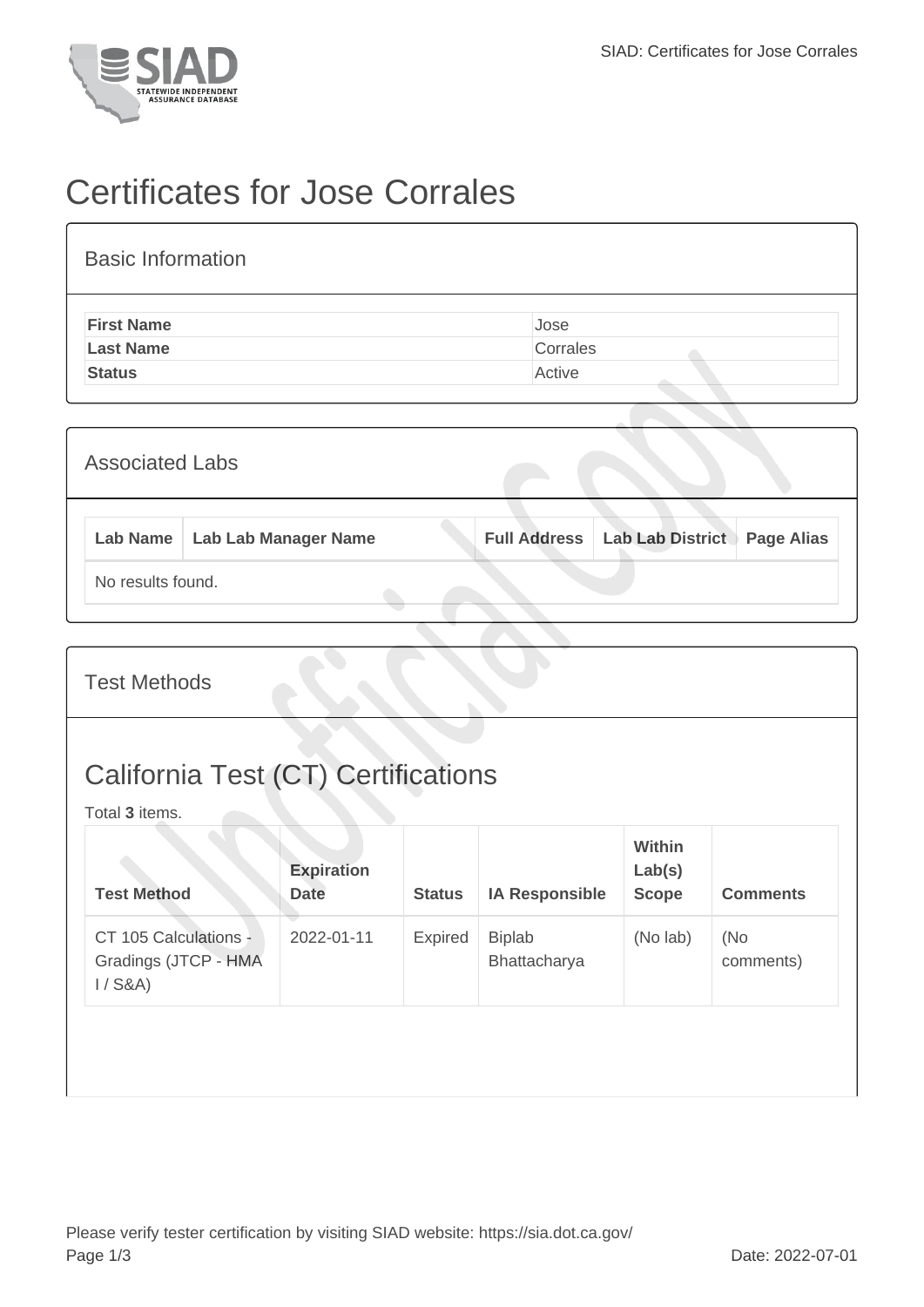

| <b>Test Method</b>                                           | <b>Expiration</b><br>Date | <b>Status</b>  | <b>IA Responsible</b>         | Within<br>Lab(s)<br><b>Scope</b> | <b>Comments</b>  |
|--------------------------------------------------------------|---------------------------|----------------|-------------------------------|----------------------------------|------------------|
| CT 125 AGG Sampling<br>- AGGREGATES (JTCP<br>$-HMA I / S&A)$ | 2022-01-11                | <b>Expired</b> | <b>Biplab</b><br>Bhattacharya | (No lab)                         | (No<br>comments) |
| CT 125 HMA Sampling<br>- HMA (JTCP - HMA I)                  | 2022-01-11                | <b>Expired</b> | <b>Biplab</b><br>Bhattacharya | (No lab)                         | (No<br>comments) |

## AASHTO/ASTM Proficiencies

Total **8** items.

| <b>AASHTO T11 Sieve</b><br>Analysis (Washing) -                                       |            |                | <b>IA Responsible</b>         | <b>Scope</b> | <b>Comments</b>  |
|---------------------------------------------------------------------------------------|------------|----------------|-------------------------------|--------------|------------------|
| Fine Aggregates<br>(JTCP - HMA I)                                                     | 2022-01-11 | <b>Expired</b> | <b>Biplab</b><br>Bhattacharya | (No lab)     | (No<br>comments) |
| <b>AASHTO T27 Sieve</b><br>Analysis - Fine and<br>Coarse Aggregates<br>(JTCP - HMA I) | 2022-01-11 | Expired        | <b>Biplab</b><br>Bhattacharya | (No lab)     | (No<br>comments) |
| AASHTO R47<br>Reducing Samples of<br>HMA (JTCP - HMA I)                               | 2022-01-11 | <b>Expired</b> | <b>Biplab</b><br>Bhattacharya | (No lab)     | (No<br>comments) |
| <b>AASHTO R76</b><br>Reducing Samples of<br>Agg (JTCP - HMA I)                        | 2022-01-11 | <b>Expired</b> | <b>Biplab</b><br>Bhattacharya | (No lab)     | (No<br>comments) |